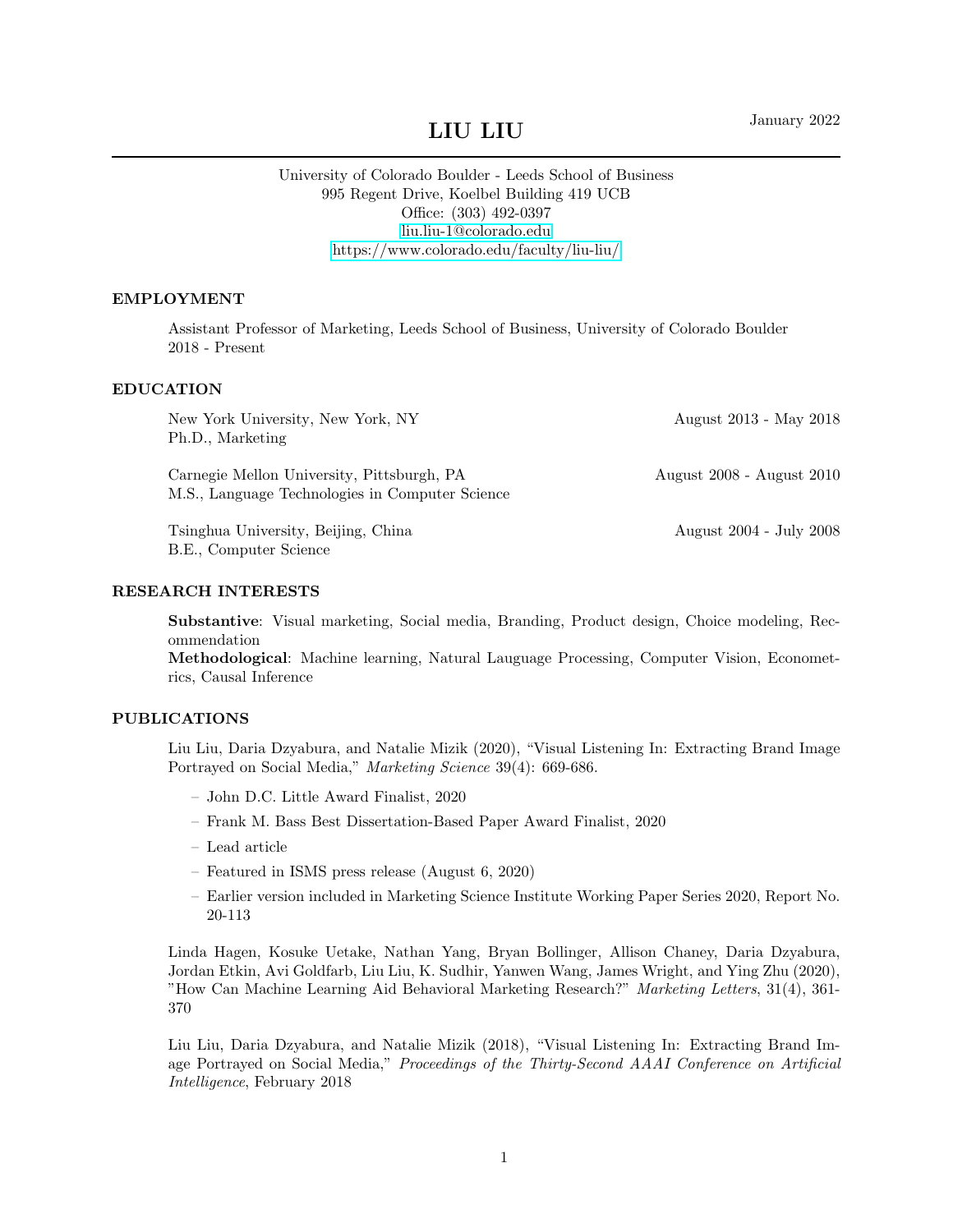Liu Liu, Jack Mostow, and Gregory Aist (2013), "Generating Example Contexts to Help Children Learn Word Meaning," Journal of Natural Language Engineering, 19.02: 187-212

Ni Lao, Jun Zhu, Liu Liu, Yandong Liu, and William W. Cohen (2010), "Efficient Relational Learning with Hidden Variable Detection," In Advances in Neural Information Processing Systems (NIPS) (pp. 1234-1242)

Jing Zhang, Jie Tang, Liu Liu, and Juanzi Li (2008), "A Mixture Model for Expert Finding," Advances in Knowledge Discovery and Data Mining, 466-478.

#### WORKING PAPERS

Liu Liu and Daria Dyzabura, "Capturing Heterogeneity Among Consumers with Multi-taste Preferences" Revise and Resubmit at Marketing Science

#### SELECTED WORK IN PROGRESS

"Category Learning through Images: An Application to Movie Posters," with Masakazu Ishihara and Natasha Foutz

## TEACHING EXPERIENCE

Instructor, "Modern Artificial Intelligence: Introduction to AI for Business" (MS in Business Analytics, Core), Spring 2022, CU Boulder Leeds

Instructor, "Pricing and Channels of Distribution" (Undergraduate, Required elective), Fall 2018/2019, CU Boulder Leeds

Speaker, "Pricing Workshop" for Catalyze CU (CU Boulder's summer startup accelerator), Summer 2019

Instructor, "Introduction to Marketing" (Undergraduate, Core), Summer 2016, NYU Stern

## AWARDS

John D.C. Little Award Finalist, 2020

Frank M. Bass Best Dissertation-Based Paper Award Finalist, 2020 Best paper award at the Sixth China Marketing International Conference, 2018 John A. Howard/AMA Doctoral Dissertation Award Finalist, 2018 Dissertation Award from the Statistics in Marketing Section of the American Statistical Association, 2018 AMA-Sheth Foundation Doctoral Consortium Fellow, 2017 INFORMS Marketing Science Doctoral Consortium Fellow, 2016, 2015, 2014 Quantitative Marketing and Structural Econometrics Workshop Fellow, 2015 New York University Stern Doctoral Fellowship, 2013-2018 Carnegie Mellon University Research Fellowship, 2008-2010 Yahoo! Scholarship for Grace Hopper Celebration of Women in Computing, 2009 Scholarship for Excellent Thesis, Tsinghua University, 2008

#### TALKS AND CONFERENCE PRESENTATIONS

2021 Washington University in St. Louis

2021 Joint Statistical Meetings (JSM) (Virtual, Session Chair)

2021 Artificial Intelligence in Management (AIM) Workshop and Conference at USC Marshall (Virtual)

2021 INFORMS Marketing Science Conference (Virtual)

2020 Junior Faculty Workshop, Emory University (invited participant)